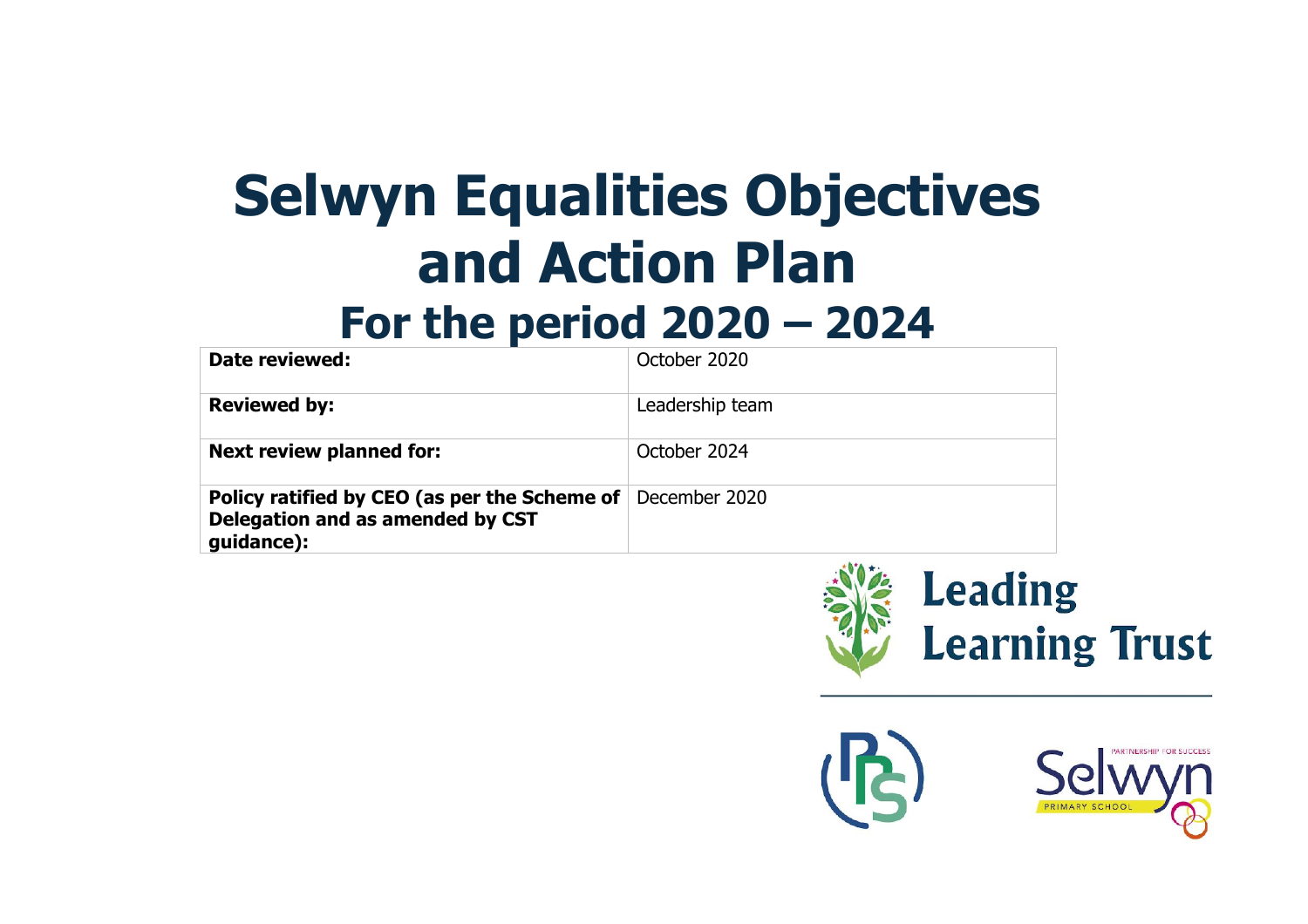|                                                                                                  | Selwyn Primary School Equality Objectives: 1. Advance equality of opportunity between people      |                                                                                                                                                                                                                                                                                                                                      |              |        |           |                                            |                         |                       |                        |                 | Date: Autumn 2020-Spring 2024                                        |                 |
|--------------------------------------------------------------------------------------------------|---------------------------------------------------------------------------------------------------|--------------------------------------------------------------------------------------------------------------------------------------------------------------------------------------------------------------------------------------------------------------------------------------------------------------------------------------|--------------|--------|-----------|--------------------------------------------|-------------------------|-----------------------|------------------------|-----------------|----------------------------------------------------------------------|-----------------|
|                                                                                                  |                                                                                                   |                                                                                                                                                                                                                                                                                                                                      |              |        |           | Equality Strand (protected characteristic) |                         |                       |                        |                 |                                                                      |                 |
| Objective                                                                                        | Current situation                                                                                 | Success criteria                                                                                                                                                                                                                                                                                                                     | Disability   | Gender | Ethnicity | Religion/Belief                            | Pregnancy/Mate<br>rnity | Sexual<br>Orientation | Gender<br>reassignment | Lead<br>Person: | Links school policy<br>or school<br>development/<br>improvement plan | Actioned<br>by: |
| To identify<br>underachieving<br>groups or individuals<br>and intervene.                         | Groups are identified<br>and are closely tracked<br>and provision is mapped<br>according to need. | Pupils meet individual<br>end of year targets.<br>Identified children<br>make at least good if<br>not outstanding<br>progress in a year (6<br>steps)<br>Pupil achievement for<br>equality groups above<br>national average<br>and where there are<br>gaps these are<br>narrowed through<br>effective monitoring<br>and intervention. | X            | X.     | X         | X                                          |                         |                       |                        | <b>LT</b>       | <b>SDP</b>                                                           | Half termly     |
| To ensure that all<br>pupils have the<br>opportunity to<br>access extra-<br>curricular provision | There are a variety of<br>opportunities for pupils<br>to access wider<br>curriculum.              | Opportunities for<br>pupils are analysed.<br>Feedback from pupils<br>and parents is positive.                                                                                                                                                                                                                                        | $\mathsf{X}$ | X      | X         | $\mathsf{X}$                               | $\pmb{\mathsf{X}}$      | X                     | X                      | <b>MB</b>       | <b>SDP</b><br><b>Sports</b><br>Development Plan                      | Termly          |
| To support pupils<br>and families in<br>having an active<br>voice in their school.               | Pupils have<br>opportunities to<br>contribute.                                                    | Pupil voice supports<br>positive aspirations<br>and self-reflection.<br>Pupils will be listened<br>to and views                                                                                                                                                                                                                      | X            | X      | Χ         | X                                          | X                       | X                     | X                      | LT, JL, SL      | <b>SDP</b>                                                           | Half termly     |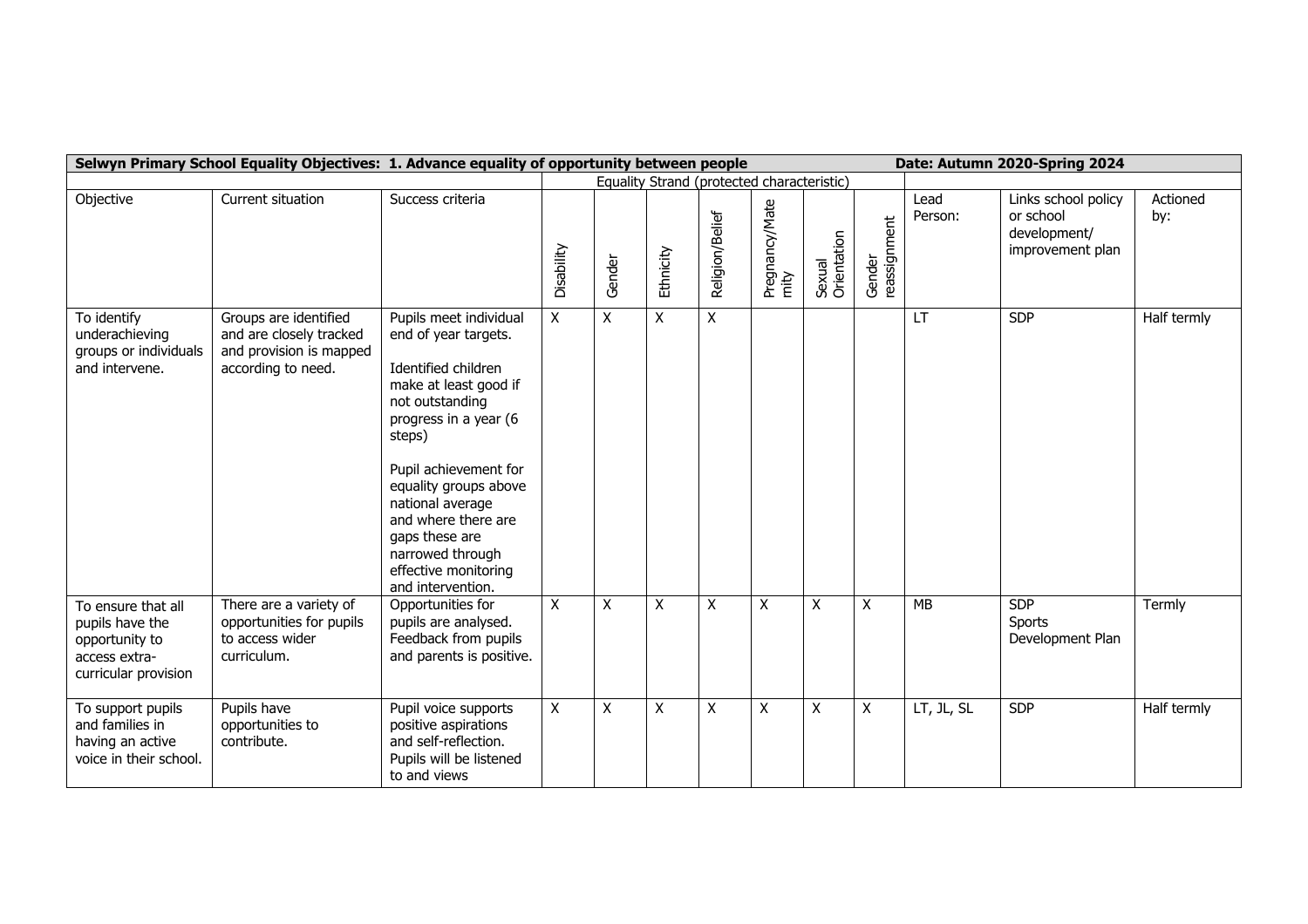|                                                                                                                                                                                                                                                                                                                                               |                                                                                                            | monitored to evaluate<br>the effectiveness of<br>our practices.                                                                                                                                                                                                                                                            |   |   |   |   |   |   |   |        |                                     |                       |
|-----------------------------------------------------------------------------------------------------------------------------------------------------------------------------------------------------------------------------------------------------------------------------------------------------------------------------------------------|------------------------------------------------------------------------------------------------------------|----------------------------------------------------------------------------------------------------------------------------------------------------------------------------------------------------------------------------------------------------------------------------------------------------------------------------|---|---|---|---|---|---|---|--------|-------------------------------------|-----------------------|
| To continue the zero<br>tolerance of<br>extended leave<br>during school time.                                                                                                                                                                                                                                                                 | Attendance is at<br>national expectation but<br>key families need to be<br>supported in achieving<br>this. | 96% for all pupils.<br>100% punctuality for<br>all pupils.                                                                                                                                                                                                                                                                 | X | X | X | X | X |   |   | LT, AS | Attendance<br>targets<br><b>SDP</b> | Every Three<br>weeks. |
| To narrow the gap<br>between vulnerable<br>groups of pupils and<br>other pupils in<br>access<br>to homework<br>support,<br>and in this way to<br>reduce or remove<br>inequalities in<br>attainment<br>throughout<br>the school,<br>particularly<br>inequalities relating<br>to<br>the protected<br>characteristics listed<br>the Equality Act | Digitalising homework<br>to support online<br>learning.                                                    | The number of<br>children<br>accessing support with<br>their<br>homework from family<br>members<br>will increase by 10%<br>over a 12<br>month period following<br>all<br>workshops and<br>intervention.<br>Progress and<br>attainment data<br>for children accessing<br>homework clubs will<br>be better<br>than expected. | X | X | X | X | X | X | X | LT     | <b>SDP</b>                          | <b>Half Termly</b>    |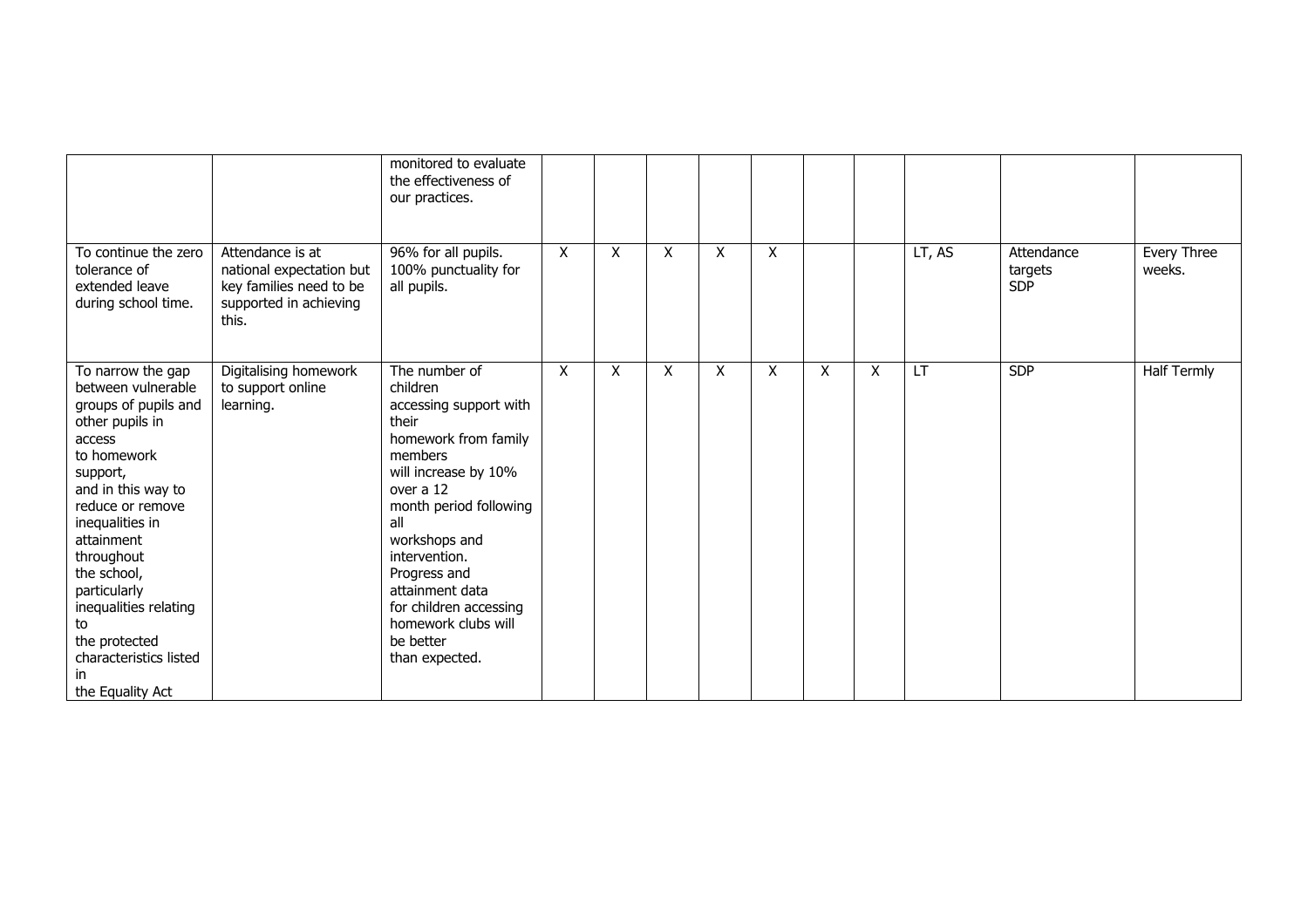## **Selwyn Primary School Equality Objectives: 1. Advance equality of opportunity between people Date: Autumn 2020-Spring 2024**

|                                                                                                         |                                                                                                                   |                                                                                                                                                                                                                       |                           |        |           | Equality Strand (protected characteristic) |                         |                       |                        |                      |                                                                      |                 |
|---------------------------------------------------------------------------------------------------------|-------------------------------------------------------------------------------------------------------------------|-----------------------------------------------------------------------------------------------------------------------------------------------------------------------------------------------------------------------|---------------------------|--------|-----------|--------------------------------------------|-------------------------|-----------------------|------------------------|----------------------|----------------------------------------------------------------------|-----------------|
| Objective                                                                                               | Current situation                                                                                                 | Success criteria                                                                                                                                                                                                      | Disability                | Gender | Ethnicity | Religion/Belief                            | Pregnancy/Mate<br>rnity | Sexual<br>Orientation | Gender<br>reassignment | Lead<br>Person:      | Links school policy<br>or school<br>development/<br>improvement plan | Actioned<br>by: |
| To ensure there is a<br>gender balance of<br>opportunity and<br>engagement during<br>all school sports. | Boys can dominate their<br>preferred sport at play<br>and lunchtimes.                                             | Pupil feedback shows<br>that girls have equal<br>access to the sports of<br>their choice during the<br>school day.                                                                                                    | $\boldsymbol{\mathsf{X}}$ | X      | X         | $\boldsymbol{\mathsf{X}}$                  |                         |                       |                        | <b>MB</b>            | Sports action plan<br><b>Public Sector</b><br><b>Equality Duty</b>   | Daily           |
| Ensuring<br>participation<br>of parents/carers<br>and pupils in school<br>development                   | Families have<br>opportunities to<br>participate in school<br>events.<br>Feedback opportunities<br>are available. | Families are clear<br>about school priorities.<br>There are a variety of<br>opportunities for<br>families to give<br>feedback.<br>School takes into<br>consideration feedback<br>and implements where<br>appropriate. |                           |        | X         | $\boldsymbol{\mathsf{x}}$                  |                         |                       |                        | HM, JL,<br><b>SL</b> | <b>SDP</b>                                                           | Termly          |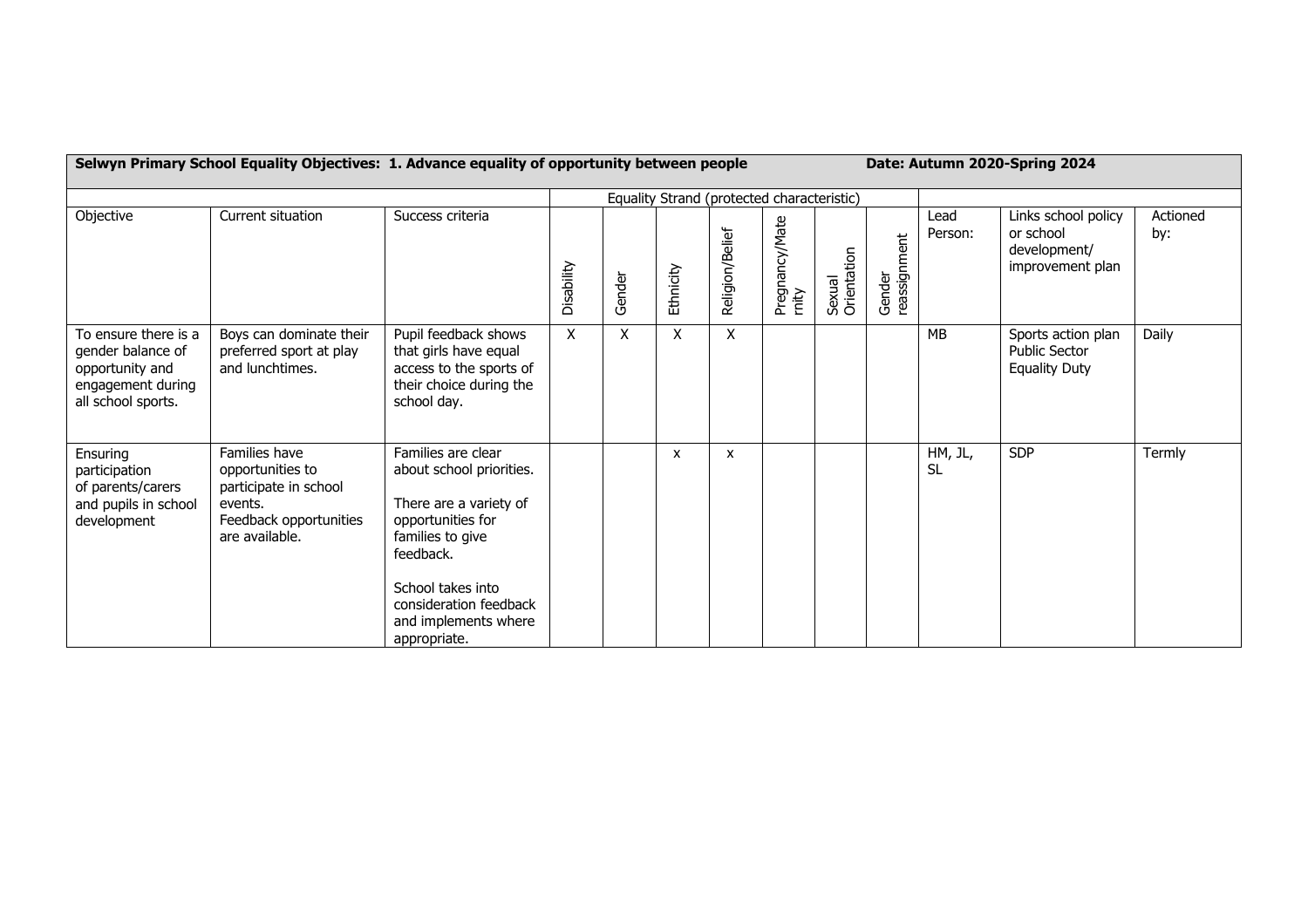|                                                                                                                                          | Selwyn Primary School Equality Objectives: 2. Foster good relations between people.                                    |                                                                                                                                                                                                                                                                                                                                   |            |        |                                            |                 |                         | Date: Autumn 2020-Spring 2024 |                        |                |                                                                         |                    |
|------------------------------------------------------------------------------------------------------------------------------------------|------------------------------------------------------------------------------------------------------------------------|-----------------------------------------------------------------------------------------------------------------------------------------------------------------------------------------------------------------------------------------------------------------------------------------------------------------------------------|------------|--------|--------------------------------------------|-----------------|-------------------------|-------------------------------|------------------------|----------------|-------------------------------------------------------------------------|--------------------|
|                                                                                                                                          |                                                                                                                        |                                                                                                                                                                                                                                                                                                                                   |            |        | Equality Strand (protected characteristic) |                 |                         |                               |                        |                |                                                                         |                    |
| Objective                                                                                                                                | Current situation                                                                                                      | Success criteria                                                                                                                                                                                                                                                                                                                  | Disability | Gender | Ethnicity                                  | Religion/Belief | Pregnancy/Mate<br>rnity | Sexual<br>Orientation         | Gender<br>reassignment | Lead<br>Person | Links school<br>policy or school<br>development/<br>improvement<br>plan | Actioned<br>by:    |
| To enable pupils to<br>regularly feedback<br>about their school.                                                                         | Pupil conferences take<br>place across the school<br>year. This will be<br>increased to fortnightly<br>dedicated time. | Pupil voice takes an<br>active part in school life.                                                                                                                                                                                                                                                                               | X          | X      | $\mathsf{X}$                               | $\mathsf{x}$    | X                       | X                             | X                      | JL             | <b>SDP</b>                                                              | <b>Half Termly</b> |
| To promote<br>opportunities for<br>families and the<br>community to be<br>involved in<br>supporting their<br>children and<br>themselves. | The school has a family<br>hub that provides<br>opportunities for family<br>and community<br>engagement.               | The wider school<br>community is<br>represented through<br>regular attendance at<br>workshops to support<br>learning and community<br>cohesion.<br>Events are well<br>attended.<br>Families are able to<br>access<br>Workshops and advice,<br>in addition, they have<br>opportunities for<br>volunteering and work<br>experience. | X          | X      | X                                          | X               | Χ                       | X                             | Χ                      | <b>HM</b>      | <b>SDP</b>                                                              | <b>Half Termly</b> |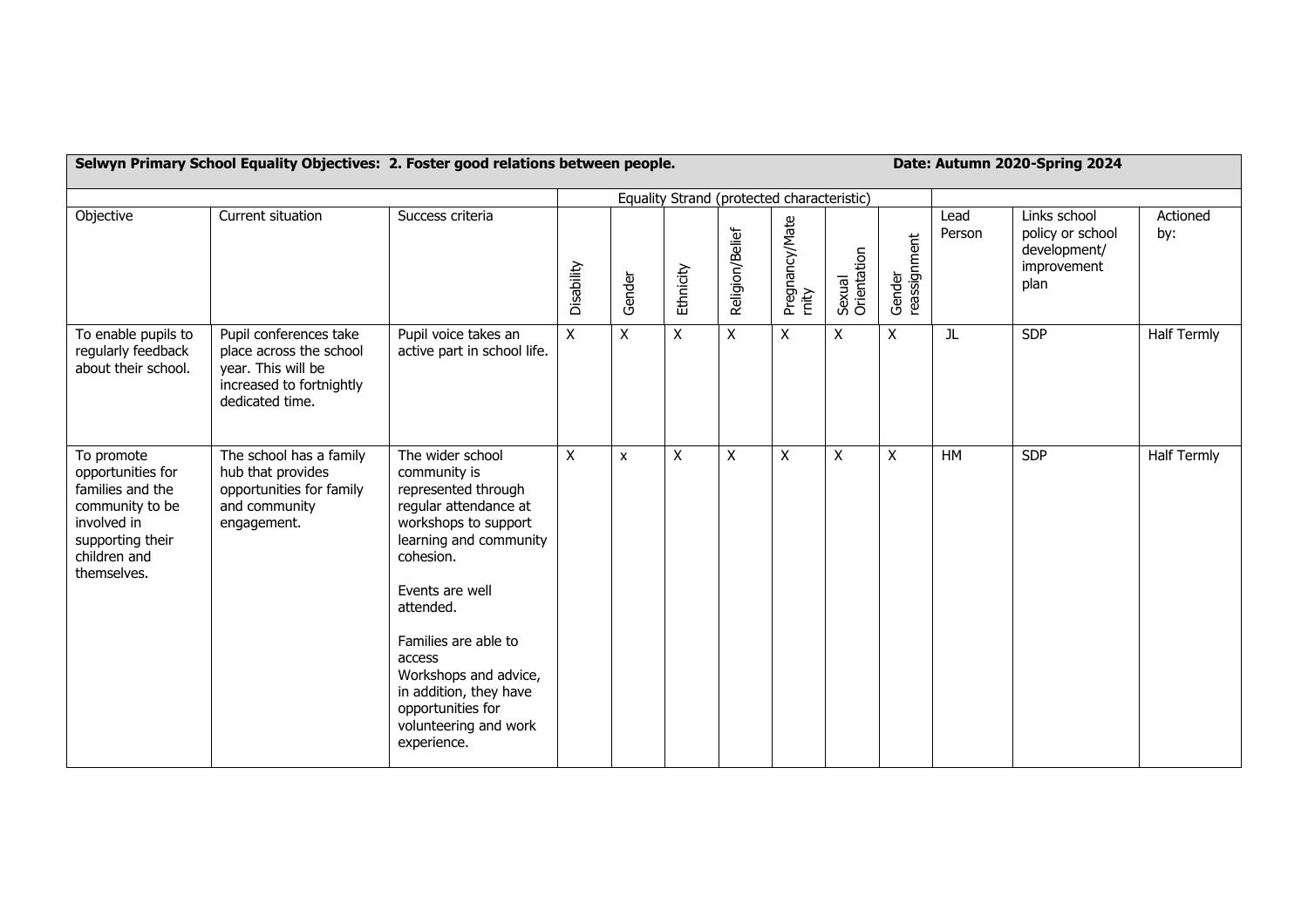| To reduce prejudice | New stator RSHE      | Regular collective       | X | X | X | X | X | Χ | X | HM, EP, | <b>SDP</b> | <b>Half Termly</b> |
|---------------------|----------------------|--------------------------|---|---|---|---|---|---|---|---------|------------|--------------------|
| and increase        | curriculum September | worship sessions to      |   |   |   |   |   |   |   | MB, SP  |            |                    |
| understanding of    | 2020.                | discuss issues of        |   |   |   |   |   |   |   |         |            |                    |
| equality through    |                      | equality and prejudice.  |   |   |   |   |   |   |   |         |            |                    |
| direct teaching     |                      |                          |   |   |   |   |   |   |   |         |            |                    |
| across the          |                      | RSHE curriculum          |   |   |   |   |   |   |   |         |            |                    |
| curriculum,         |                      | Embedded throughout      |   |   |   |   |   |   |   |         |            |                    |
| especially in RSHE. |                      | school. Evidence of      |   |   |   |   |   |   |   |         |            |                    |
|                     |                      | direct teaching in books |   |   |   |   |   |   |   |         |            |                    |
|                     |                      | and classrooms.          |   |   |   |   |   |   |   |         |            |                    |
|                     |                      |                          |   |   |   |   |   |   |   |         |            |                    |
|                     |                      | All books and            |   |   |   |   |   |   |   |         |            |                    |
|                     |                      | classrooms will          |   |   |   |   |   |   |   |         |            |                    |
|                     |                      | show evidence of         |   |   |   |   |   |   |   |         |            |                    |
|                     |                      | equality issues being    |   |   |   |   |   |   |   |         |            |                    |
|                     |                      | taught across school.    |   |   |   |   |   |   |   |         |            |                    |
|                     |                      | All year groups will     |   |   |   |   |   |   |   |         |            |                    |
|                     |                      | follow the school RSHE   |   |   |   |   |   |   |   |         |            |                    |
|                     |                      | curriculum with          |   |   |   |   |   |   |   |         |            |                    |
|                     |                      | evidence of RSHE         |   |   |   |   |   |   |   |         |            |                    |
|                     |                      | objectives being taught  |   |   |   |   |   |   |   |         |            |                    |
|                     |                      | regularly.               |   |   |   |   |   |   |   |         |            |                    |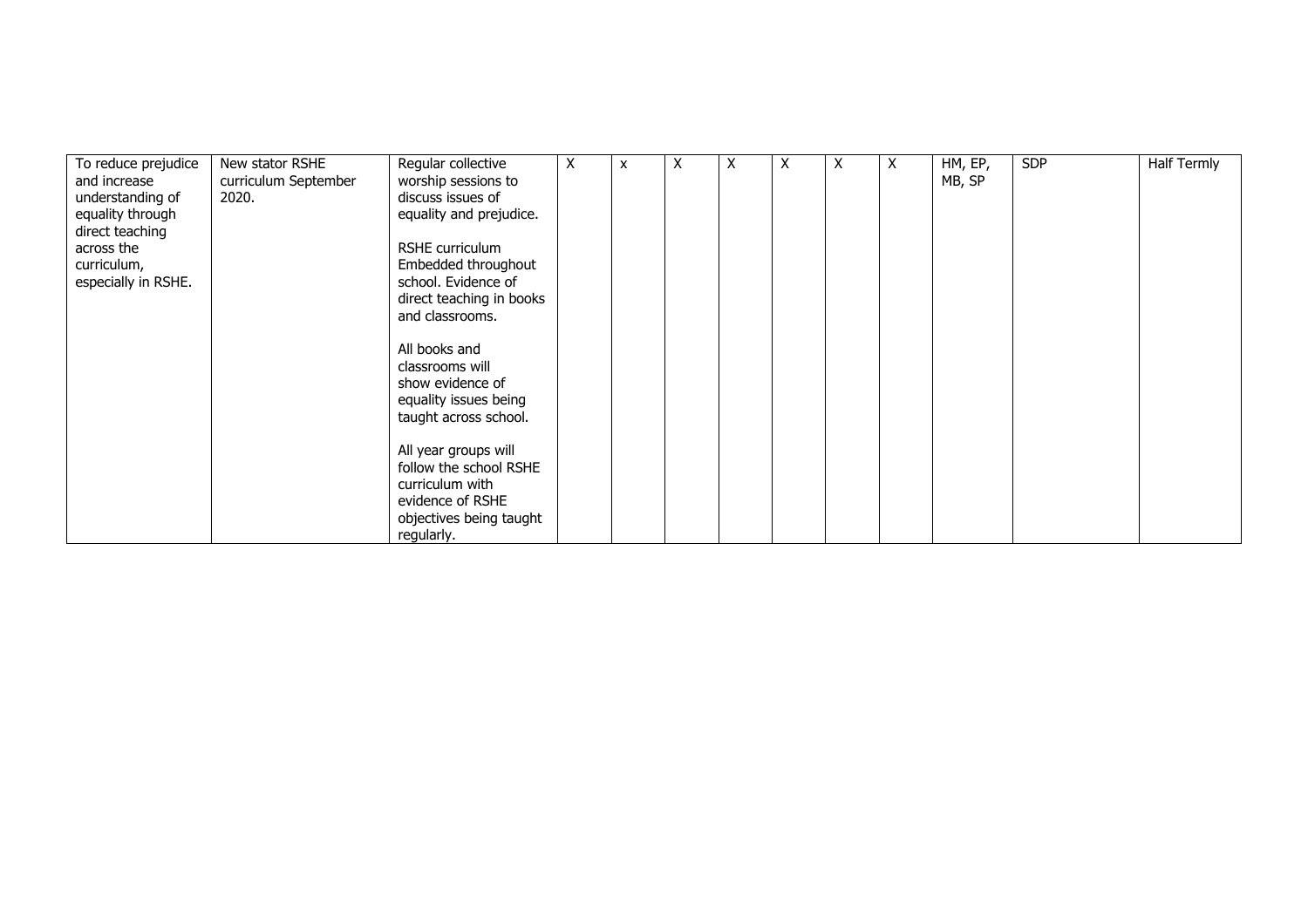|                                                                                                                                                                             | Selwyn Primary School Equality Objectives: 3. Eliminate unlawful discrimination, harassment and victimisation                                                                                                                                               |                                                                                                                                                                                                              |              |         |              |                                            |                           | Date: Autumn 2020-Spring 2024 |                        |                            |                                                                                                                          |                    |
|-----------------------------------------------------------------------------------------------------------------------------------------------------------------------------|-------------------------------------------------------------------------------------------------------------------------------------------------------------------------------------------------------------------------------------------------------------|--------------------------------------------------------------------------------------------------------------------------------------------------------------------------------------------------------------|--------------|---------|--------------|--------------------------------------------|---------------------------|-------------------------------|------------------------|----------------------------|--------------------------------------------------------------------------------------------------------------------------|--------------------|
|                                                                                                                                                                             |                                                                                                                                                                                                                                                             |                                                                                                                                                                                                              |              |         |              | Equality Strand (protected characteristic) |                           |                               |                        |                            |                                                                                                                          |                    |
| Objective                                                                                                                                                                   | Current situation                                                                                                                                                                                                                                           | Success criteria                                                                                                                                                                                             | Disability   | Gender  | Ethnicity    | Religion/Belief                            | Pregnancy/Mate<br>mity    | Sexual<br>Orientation         | Gender<br>reassignment | Lead<br>Person:            | Links school<br>policy or school<br>development/<br>improvement<br>plan                                                  | Actioned<br>by:    |
| To ensure all<br>stakeholders are<br>knowledgeable<br>about the<br>procedures that<br>ensure all children<br>are safely accessing<br>all IT and<br>multimedia<br>equipment. | Regular e-safety events<br>take place for staff,<br>pupils and parents.<br>Specific incidences are<br>recorded and addressed<br>on a one to one basis.<br>Safety audits of<br>equipment take place<br>regularly to ensure they<br>adhere to H and S limits. | All stakeholders are<br>well informed.<br>Incidents of unsafe use<br>of IT and multimedia<br>equipment are rare.                                                                                             | $\mathsf{X}$ | X       | $\mathsf{X}$ | $\boldsymbol{\mathsf{X}}$                  | $\mathsf{X}$              | X                             | $\mathsf{X}$           | AP<br>Computing<br>Lead LP | <b>IT Director</b><br><b>Action Plan</b><br>IT Subject Action<br>Plan<br><b>SDP</b>                                      | <b>Half Termly</b> |
| To monitor the<br>protected<br>characteristics.                                                                                                                             | Incidents of<br>discrimination,<br>harassment and<br>victimisation are<br>monitored regularly.                                                                                                                                                              | Incidents of<br>discrimination,<br>harassment continue to<br>be monitored and<br>appropriate action to<br>be taken. Behaviour<br>and Safety is<br>outstanding.                                               | X            | X       | $\times$     | $\boldsymbol{\mathsf{X}}$                  | $\times$                  | X                             | X                      | MB, JL                     | Own section on<br><b>SDP</b><br>Behaviour and<br>anti-bullying<br>policy<br><b>Public Sector</b><br><b>Equality Duty</b> | Daily              |
| To raise the<br>awareness of<br>discriminatory<br>language and its<br>impact on<br>emotional<br>wellbeing.                                                                  | Incidents of<br>discriminatory language<br>are rare however it is<br>important that it has a<br>zero-tolerance status so<br>that it is completely<br>eliminated. Incidents are<br>recorded, analysed and<br>strategically addressed.                        | Behaviour and safety<br>are outstanding.<br>Children understand<br>the impact of<br>derogatory language<br>and do not use it.<br>Reporting, responding<br>to and monitoring of all<br>incidents is addressed | $\mathsf{X}$ | $\sf X$ | X            | X                                          | $\boldsymbol{\mathsf{X}}$ | X                             | X                      | MB, JL, SP                 | Behaviour and<br>anti-bullying<br>policy<br><b>Public Sector</b><br><b>Equality Duty</b>                                 | Daily              |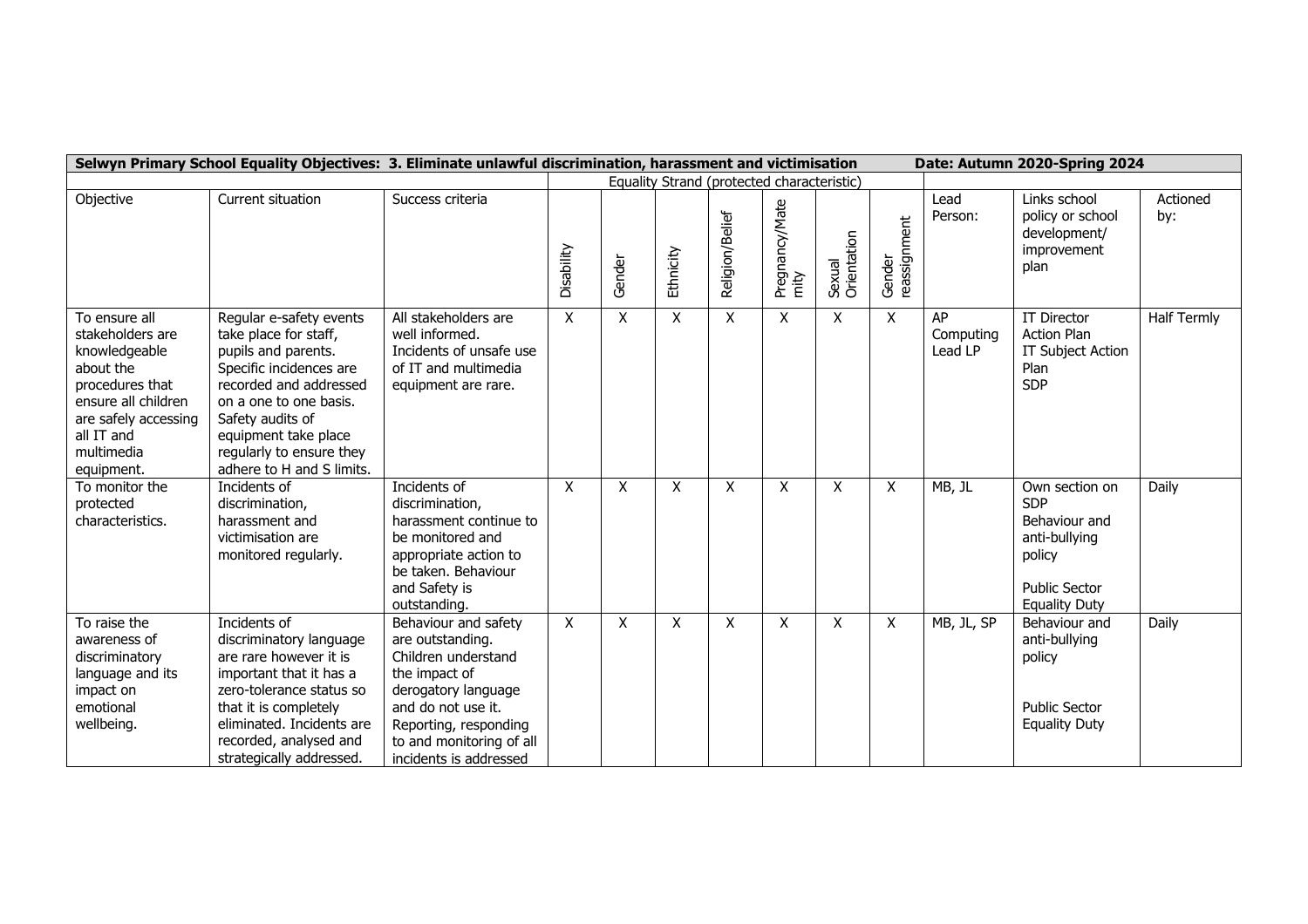|                                                                                                                                                                                                 |                                                                                                                                                                                                                             | and analysed for<br>improvements.                                                                                                                                                                                                                                                                                                                            |   |              |   |                           |   |   |              |    |            |       |
|-------------------------------------------------------------------------------------------------------------------------------------------------------------------------------------------------|-----------------------------------------------------------------------------------------------------------------------------------------------------------------------------------------------------------------------------|--------------------------------------------------------------------------------------------------------------------------------------------------------------------------------------------------------------------------------------------------------------------------------------------------------------------------------------------------------------|---|--------------|---|---------------------------|---|---|--------------|----|------------|-------|
| To regularly<br>monitor the<br>curriculum to<br>ensure that it meets<br>the needs of our<br>pupils and that it<br>promotes respect<br>for diversity and<br>challenges negative<br>stereotyping. | Curriculum is varied with<br>a wealth of<br>opportunities.                                                                                                                                                                  | Leads have a clear and<br>coherent<br>understanding of their<br>area and are know that<br>the curriculum is<br>suitable for all learners<br>regardless of their<br>needs.<br>All pupils are prepared<br>well for the next stage<br>of education. They are<br>confident and develop<br>the necessary skills and<br>attitudes to equip them<br>for later life. | X | $\mathsf{X}$ | X | $\mathsf{X}$              | X | X | $\mathsf{X}$ | LT | <b>SDP</b> | Daily |
| Teaching is of the<br>highest quality to<br>ensure children<br>reach their potential<br>and all pupils are<br>given equal<br>entitlement to<br>success                                          | Teachers have a clear<br>understanding of<br>expectations and<br>standards.<br>They are supported with<br>regular feedback to<br>ensure they know how<br>best to improve.<br>Monitoring supports<br>teachers in identifying | All groups of pupils are<br>achieving well.<br>Disadvantaged pupils<br>are making fast<br>progress because of<br>the extra help to<br>ensure that they do not<br>fall behind.<br>Leaders hold teachers<br>to held to account,<br>stringently, for the<br>progress of pupils in<br>their classes.                                                             | X | $\sf X$      | X | $\boldsymbol{\mathsf{X}}$ | X | X | X            | LT | <b>SDP</b> | Daily |